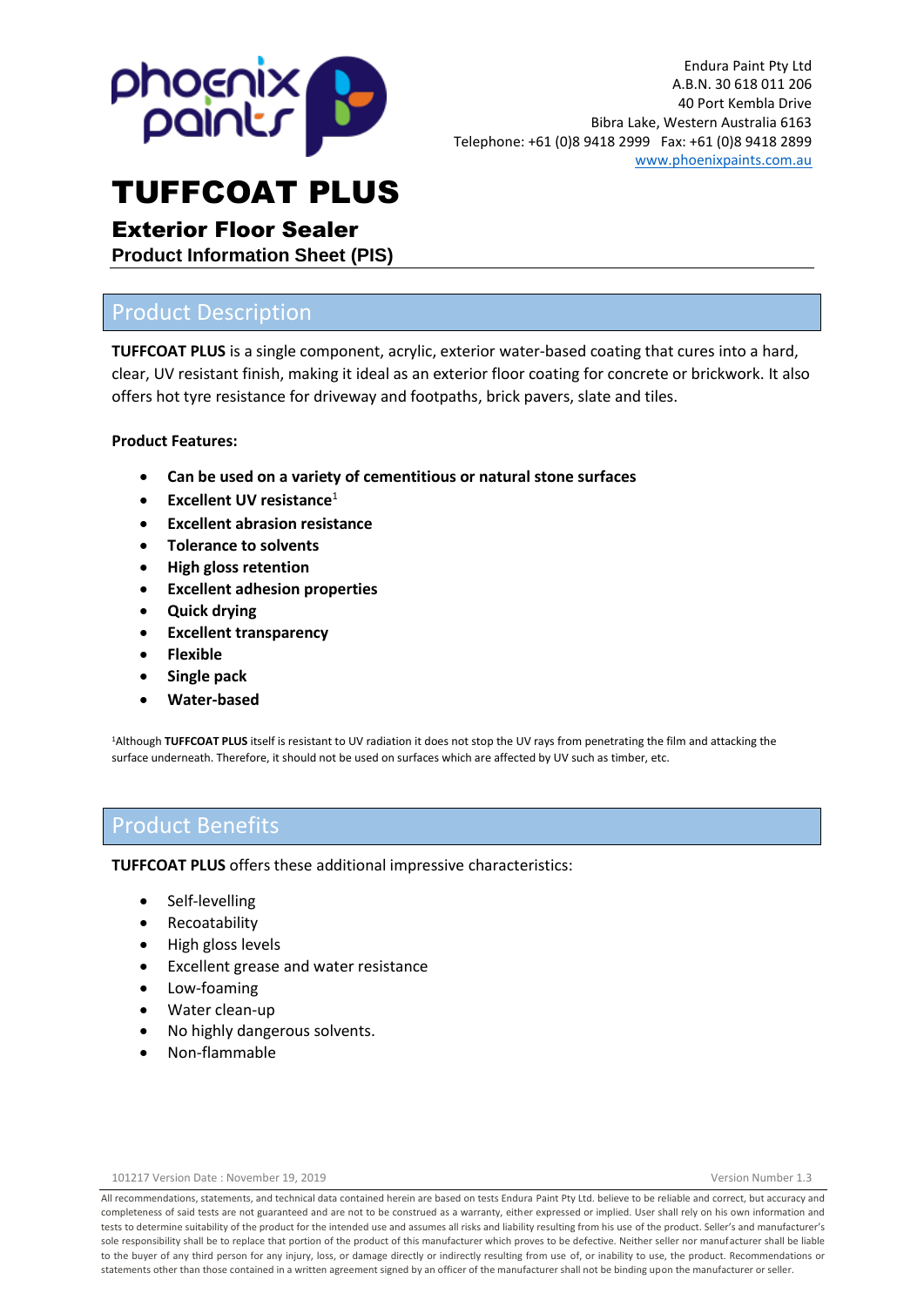

### Exterior Floor Sealer

**Product Information Sheet (PIS)**

# Product Characteristics

| <b>Specific Gravity</b> | $1.03 \pm 0.10$                                                                              |
|-------------------------|----------------------------------------------------------------------------------------------|
| <b>Volume Solids</b>    | $30.5% + 1%$                                                                                 |
| Colour                  | Clear                                                                                        |
| <b>Coverage Rates</b>   | Apply at a rate of approximately 7-9 m <sup>2</sup> /litre (subsequent coats spread further) |
| <b>Shelf Life</b>       | Maximum 10 years (stored in cool, dry, dark conditions)                                      |

### Surface Preparation

#### **GENERAL SURFACE PREPARATION**

Remove any flaking material from the surface using a hand wire brush, scrapper or stiff brush. Eliminate any oil or grease by scrubbing the area with undiluted FLOORPREP 100. Allow this to sit for 10-15 minutes then wash the surface with clean water and allow it to dry (DO NOT allow the FLOORPREP 100 to dry on the surface).

**NOTE:** Any hydrocarbon contaminated areas (oil, diesel, kerosene, etc.) may require two or more applications of FLOORPREP 100. Only reapply the FLOORPREP 100 after the surface has been allowed to dry completely.

While washing the surface with clean water, carefully observe that no "beading up" occurs (see the FLOORPREP 100 Product Information Sheet for more information).

### Mixing

Stir **TUFFCOAT PLUS** carefully before use, using either an electric or hand held stirrer. If the paint has been stored for some months an electric stirrer will be required. **TUFFCOAT PLUS** must not be diluted with water or any other product.

All recommendations, statements, and technical data contained herein are based on tests Endura Paint Pty Ltd. believe to be reliable and correct, but accuracy and completeness of said tests are not guaranteed and are not to be construed as a warranty, either expressed or implied. User shall rely on his own information and tests to determine suitability of the product for the intended use and assumes all risks and liability resulting from his use of the product. Seller's and manufacturer's sole responsibility shall be to replace that portion of the product of this manufacturer which proves to be defective. Neither seller nor manufacturer shall be liable to the buyer of any third person for any injury, loss, or damage directly or indirectly resulting from use of, or inability to use, the product. Recommendations or statements other than those contained in a written agreement signed by an officer of the manufacturer shall not be binding upon the manufacturer or seller.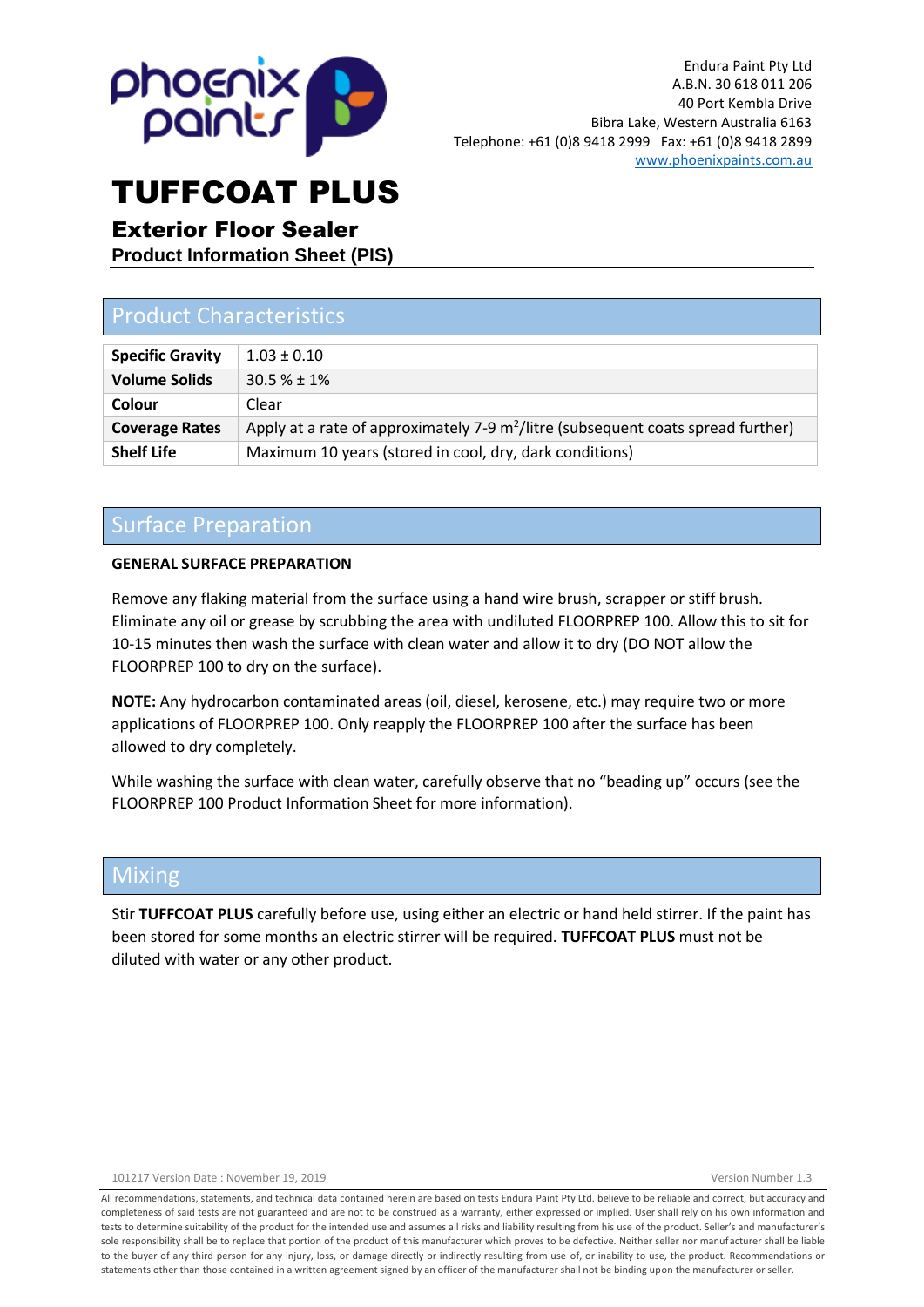

# Exterior Floor Sealer

**Product Information Sheet (PIS)**

# Application

**TUFFCOAT PLUS** can be applied by brush, roller or pad.

**BRUSH:** With this method, it is important to not generate bubbles or foam in the coating. To minimize the entrapment of air, dampen the brush by dipping it in water and wipe it lightly on a cloth prior to use. If foam arises, completely rinse the brush out in water and repeat.

**ROLLER:** Recommended to use a short nap of approximately 5mm Mohair for very flat surfaces.

**PAINTER PAD:** May only be used if the surface is completely smooth and level.

#### **STANDARD APPLICATION**

- 1. Apply one coat of **TUFFCOAT PLUS** in a thin, even film. Any pooling of product should be spread out immediately.
- 2. Wait 2-4 hours under normal conditions (temperatures above 25°C, direct sunlight, low humidity) before applying a second coat.

#### **NON SKID SURFACE APPLICATION**

- 1. Apply one coat of **TUFFCOAT PLUS** in a thin, even film. Any pooling of product should be spread out immediately.
- 2. While the first coat is still wet, sprinkle on a small amount of GLASS BEADS.
- 3. Wait 2-4 hours under normal conditions (temperatures above 25°C, direct sunlight, low humidity) before applying another 1-2 coats of **TUFFCOAT PLUS** to encapsulate the beads.

**NOTE:** It is normal for the product to appear milky when first applied. The final appearance will be clear as soon as the **TUFFCOAT PLUS** has fully cured.

**IMPORTANT NOTE:** It is not recommended to apply **TUFFCOAT PLUS** if the temperature is below 12°C or above 30°C. During extremes of hot weather, apply the coating early in the morning, having cleaned and prepared the surface previously.

**WARNING:** During cold weather, all Phoenix Paints products must be warmed to 25° to 30°C before the coatings are applied. This can be achieved by immersing the container in hot water and stirring occasionally.

**NOTE**: If any Phoenix Paints product is being used in conjunction with any other paint or coatings brand, we strongly advise to carry out a test patch first to ensure that no adverse reaction occurs.

101217 Version Date : November 19, 2019 Version Number 1.3

All recommendations, statements, and technical data contained herein are based on tests Endura Paint Pty Ltd. believe to be reliable and correct, but accuracy and completeness of said tests are not guaranteed and are not to be construed as a warranty, either expressed or implied. User shall rely on his own information and tests to determine suitability of the product for the intended use and assumes all risks and liability resulting from his use of the product. Seller's and manufacturer's sole responsibility shall be to replace that portion of the product of this manufacturer which proves to be defective. Neither seller nor manufacturer shall be liable to the buyer of any third person for any injury, loss, or damage directly or indirectly resulting from use of, or inability to use, the product. Recommendations or statements other than those contained in a written agreement signed by an officer of the manufacturer shall not be binding upon the manufacturer or seller.